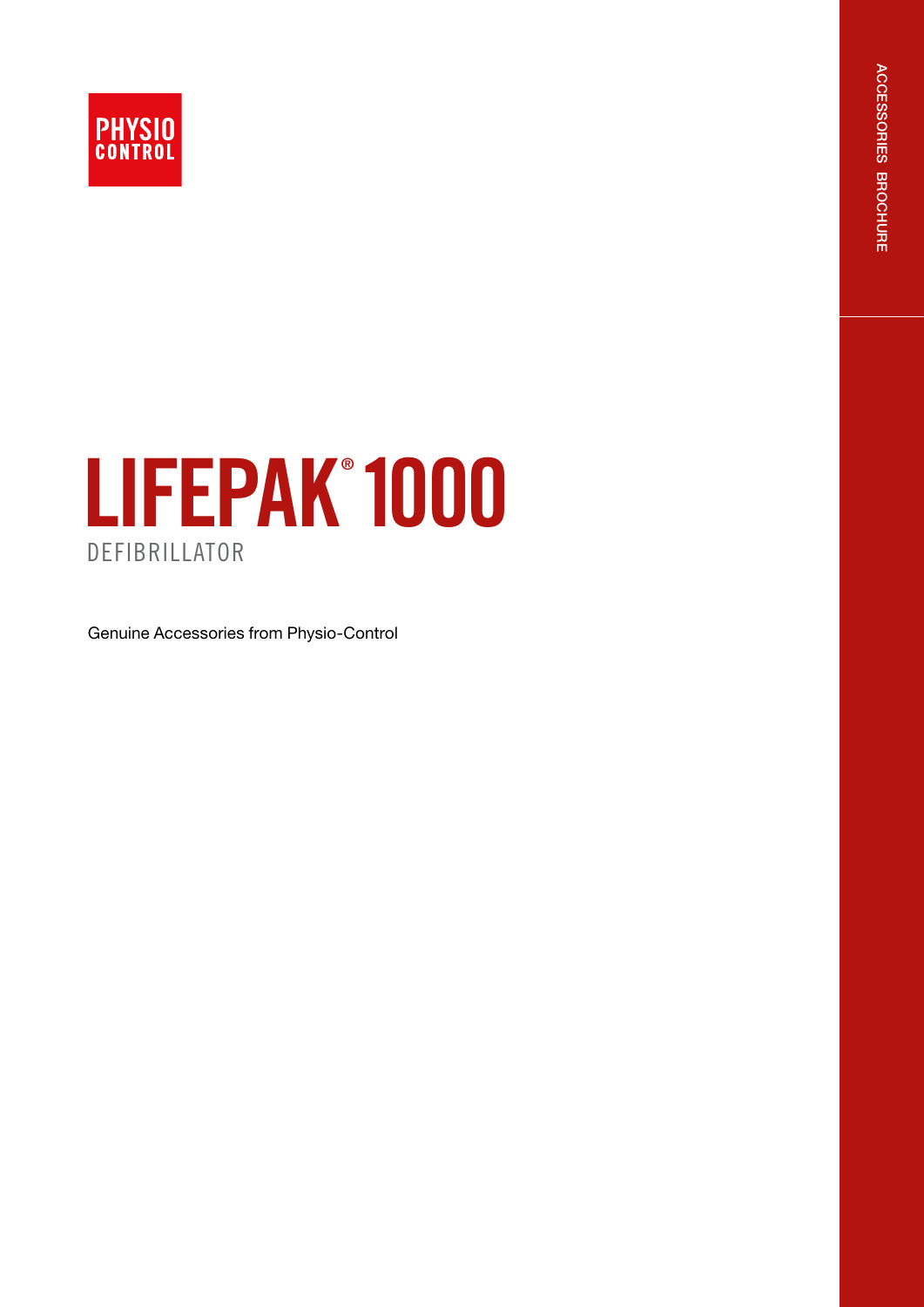## LIFEPAK<sup>®</sup> 1000 DEFIBRILLATOR

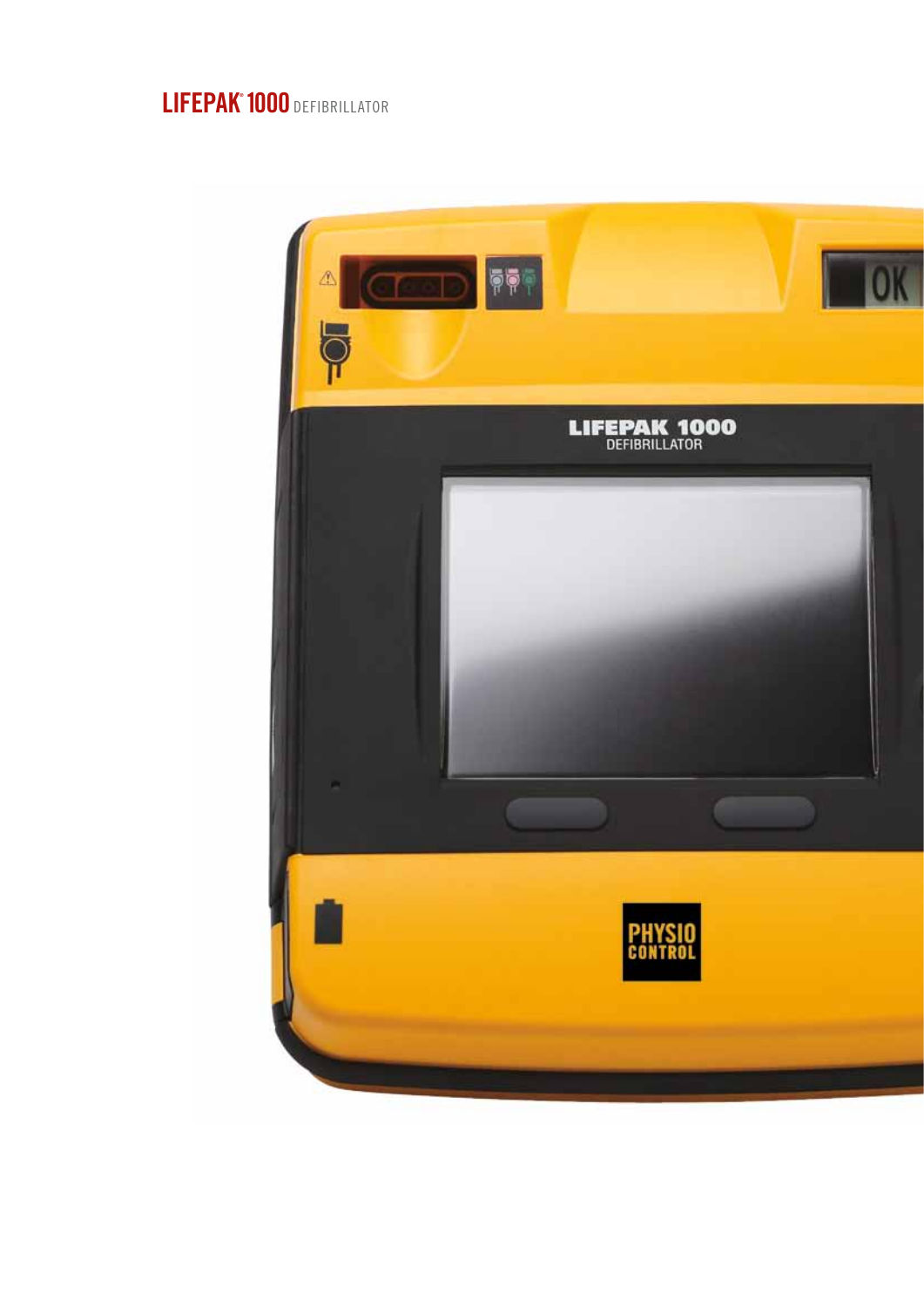$\overline{\phantom{0}}$ 



## Genuine Accessories from Physio-Control

Ensure the safety of your staff and patients. Only Physio-Control accessories and disposables have been thoroughly tested with LIFEPAK products. Stick with the name you trust and the company that stands behind it. To order, contact your Physio-Control representative.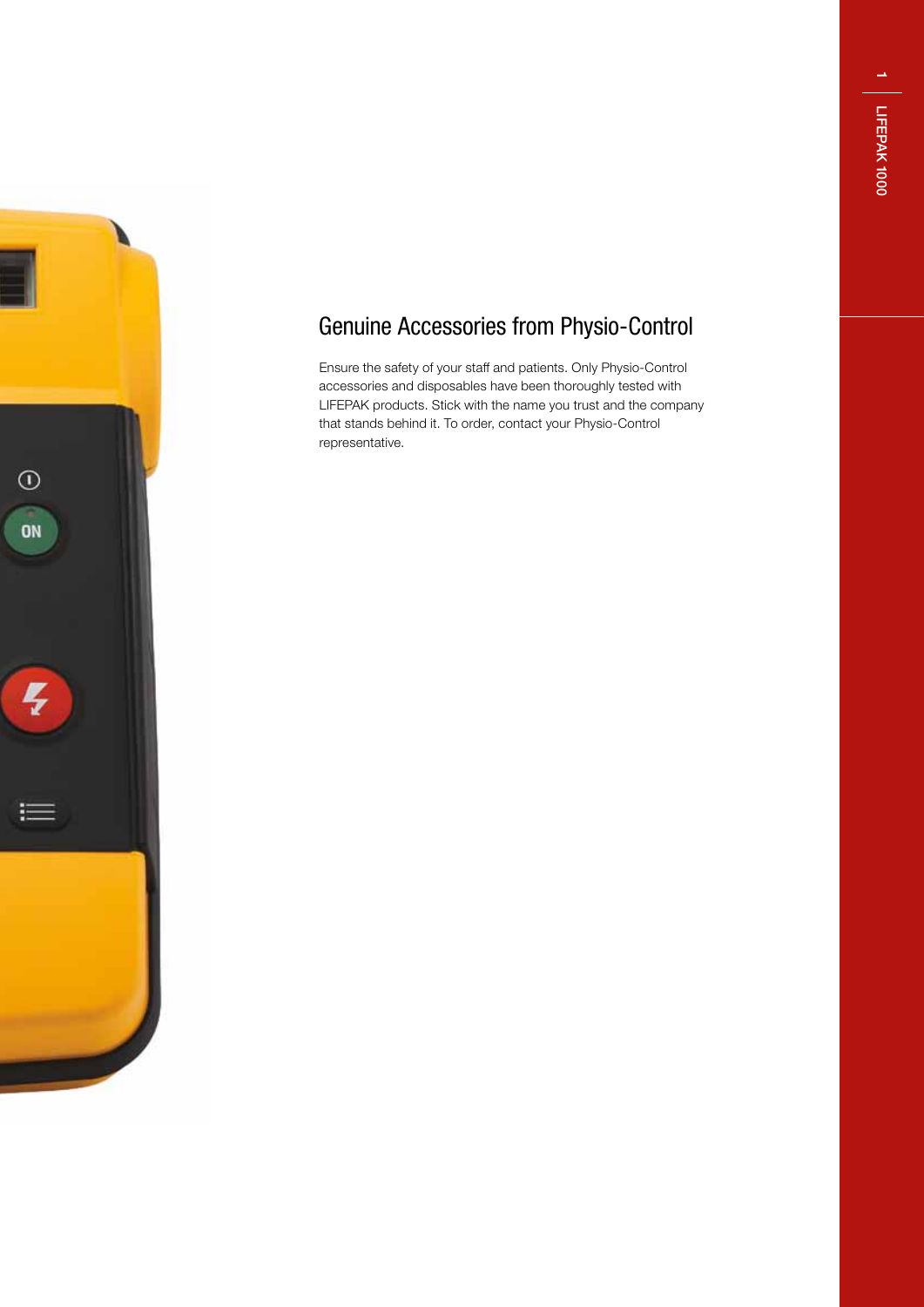# Power Options / ECG Monitoring Accessories



Replacement Kit 11141-000100 (Non-Rechargeable) 11141-000161 (Rechargeable)



Rechargeable Battery Charger Kit Includes battery charger AC/DC power converter, and power cord. For use with rechargeable battery only.

11140-000086 (European) 11140-000087 (UK) 11140-000088 (Australia/NZ) 11140-000089 (South Africa)



Battery Charger Replacement Parts 11140-000090 (Battery Charger, LP1000) 11140-000091 (AC/DC power converter) 11140-000092 (Power Cord, North American) 11140-000093 (Power Cord, European) 11140-000094 (Power Cord, UK) 11140-000095 (Power Cord, Australia/NZ) 11140-000096 (Power Cord, South Africa)

#### Therapy Accessories



EDGE System™ Electrodes with QUIK-COMBO® Connector and REDI-PAK™ Preconnect System 11996-000017



Infant/Child Reduced Energy Defibrillation Electrode Starter Kit

For use only with LIFEPAK® 500 AEDs. For use on children less than 8 years of age or under 55 lbs. 11101-000017

11101-000016 (Replacement)



3-Wire ECG Cable (Lead II) 11111-000016 (AHA) 11111-000017 (IEC)



Adult ECG Electrodes 11100-000002 (LIFE-PATCH, not available in EU) 1700-003 (Cleartrace, available in EU)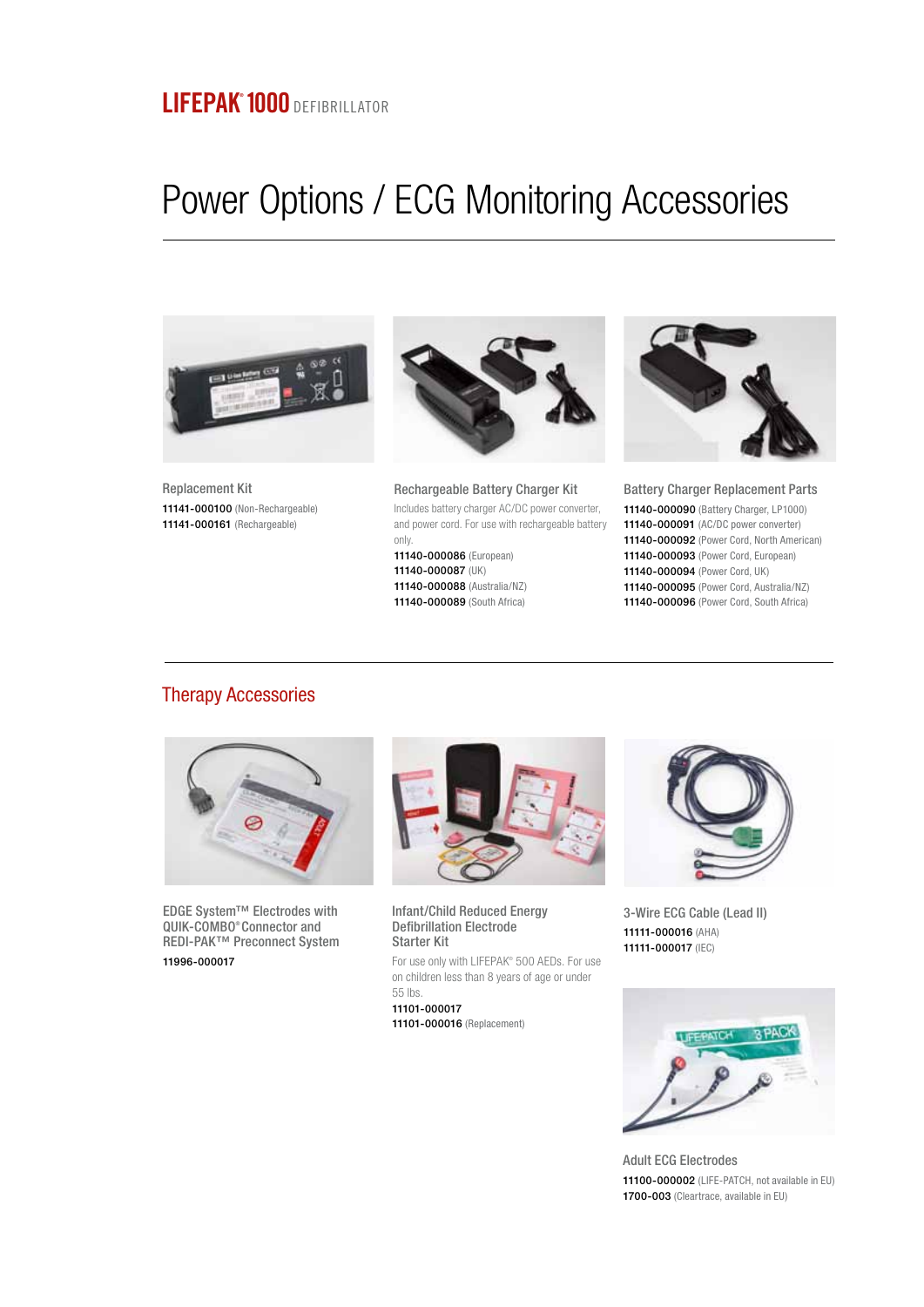$\infty$ 

# Training / Communication Accessories



Clip-on Training Electrodes For use with QUIK-COMBO patient simulators. Allows users to practice defibrillation electrode placement. 11250-000052 (5 pair) 11101-000003 (Replacement)



Patient Simulator (QUICK-COMBO) Connects directly to your LIFEPAK defibrillator for safe, interactive training. 11996-000310 (3-Lead)



IrDA Adapter 21300-005026 (USB) 21300-005027 (Serial)

#### Trainer 1000



The Trainer 1000 provides realistic training for LIFEPAK 1000 defibrillator users. It utilizes the same screen messages, audible tones and voice prompts as those found in the LIFEPAK 1000 defibrillator to guide users-in-training through simulated analysis, energy delivery and prompted CPR intervals.

Trainer 1000 **99996-000117** North America 99996-000118 Central Europe

Trainer 1000 Bag 11996-000351 (Soft Bag) 11996-000352 (Hard Bag)

Trainer 1000 Remote 11996-000358

User Manual (CD) 26500-003362 North America 26500-003363 Central Europe

Trainer 1000 Plug-in Charger 11996-000355 USA (A) 11996-000353 EUR (C) 11996-000356 GBR (G) 11996-000357 AUS (I)

Spare Fuse 21996-000071

Training Electrodes 11101-000004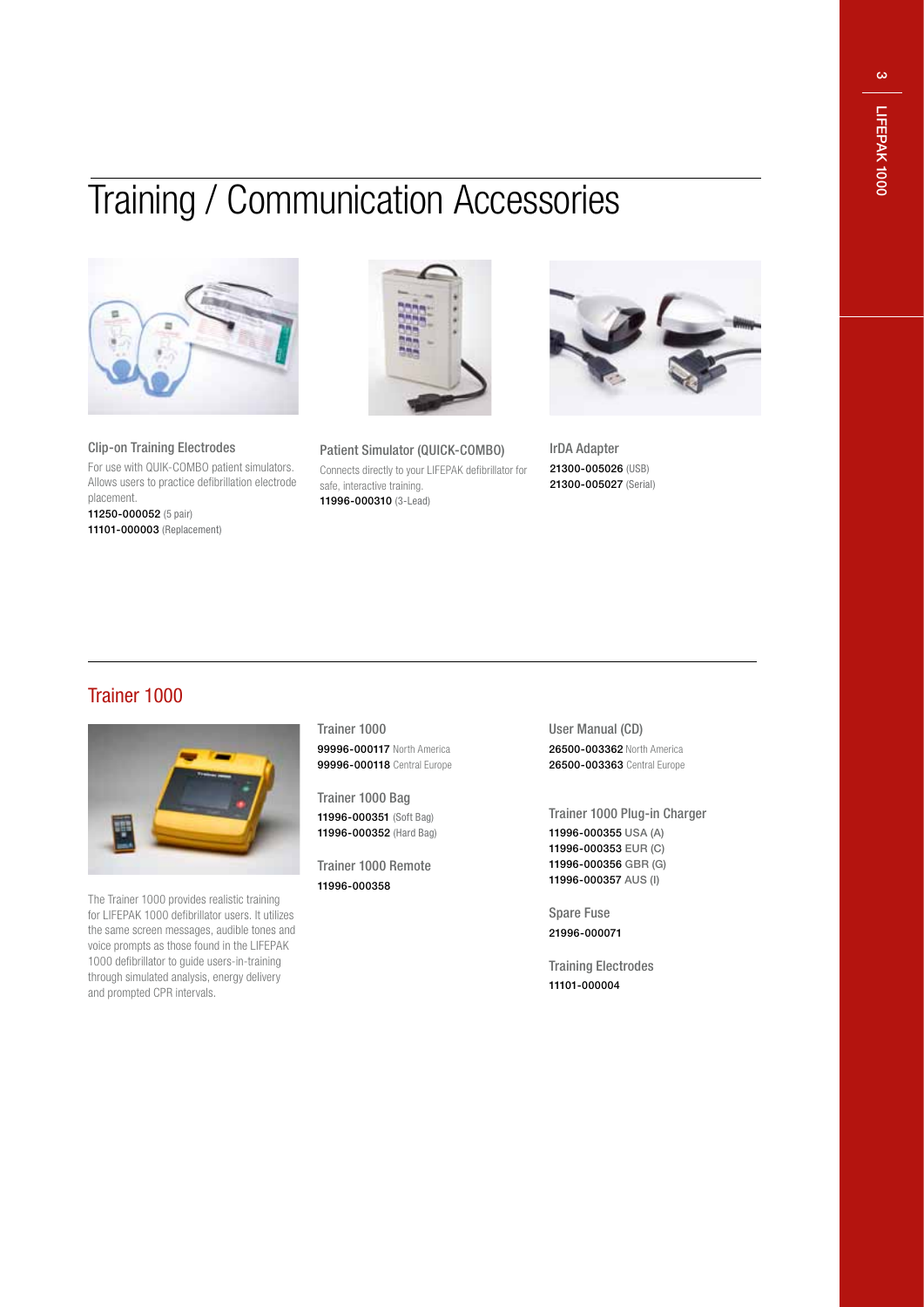### LIFEPAK<sup>®</sup> 1000 DEFIBRILLATOR

## Cabinets and Mounting Options



Surface Mount (7" Return)

AED Wall Cabinet with Alarm 11220-000079 (White) 11220-000076 (Stainless)

AED Wall Cabinet with Alarm and Strobe

11220-000083 (White) 11220-000084 (Stainless)



Semi-Recessed (3" Return)

AED Wall Cabinet with Alarm 11998-000292 (White) 11220-000077 (Stainless)

AED Wall Cabinet with Alarm, Fire Rated 11210-000026 (White)



Recessed Mount (1.5" Return)

AED Wall Cabinet with Alarm 11998-000293 (White) 11220-000078 (Stainless)

AED Wall Cabinet with Alarm, Fire Rated 11210-000027 (White)



AED Floor Stand Cabinet with Alarm 52" tall 14" x 17-3/8" high x 7" deep 11210-000028 (White) 11210-000029 (Gray)



AMBU® First Responder Kit Includes 2 sets of disposable vinyl gloves, 1 reusable mouth barrier mask, disposable razor, anti-microbial wipe, and 1 pair of trauma scissors.

11998-000321 (Attached to case) 11998-000320 (Stored in case)



AED Cabinet Window Replacement Kit 21300-006797

Hard Shell, Water-tight Carrying Case

11260-000023



Wall Mount Bracket for LIFEPAK 1000 or LIFEPAK 500 Defibrillators 11210-000001



Soft Shell Carrying Case (Does not include shoulder strap) 11425-000007 11425-000012 (Shoulder Strap)

Accessory Pouch For 3-wire cable and/or other accessories. 11425-000001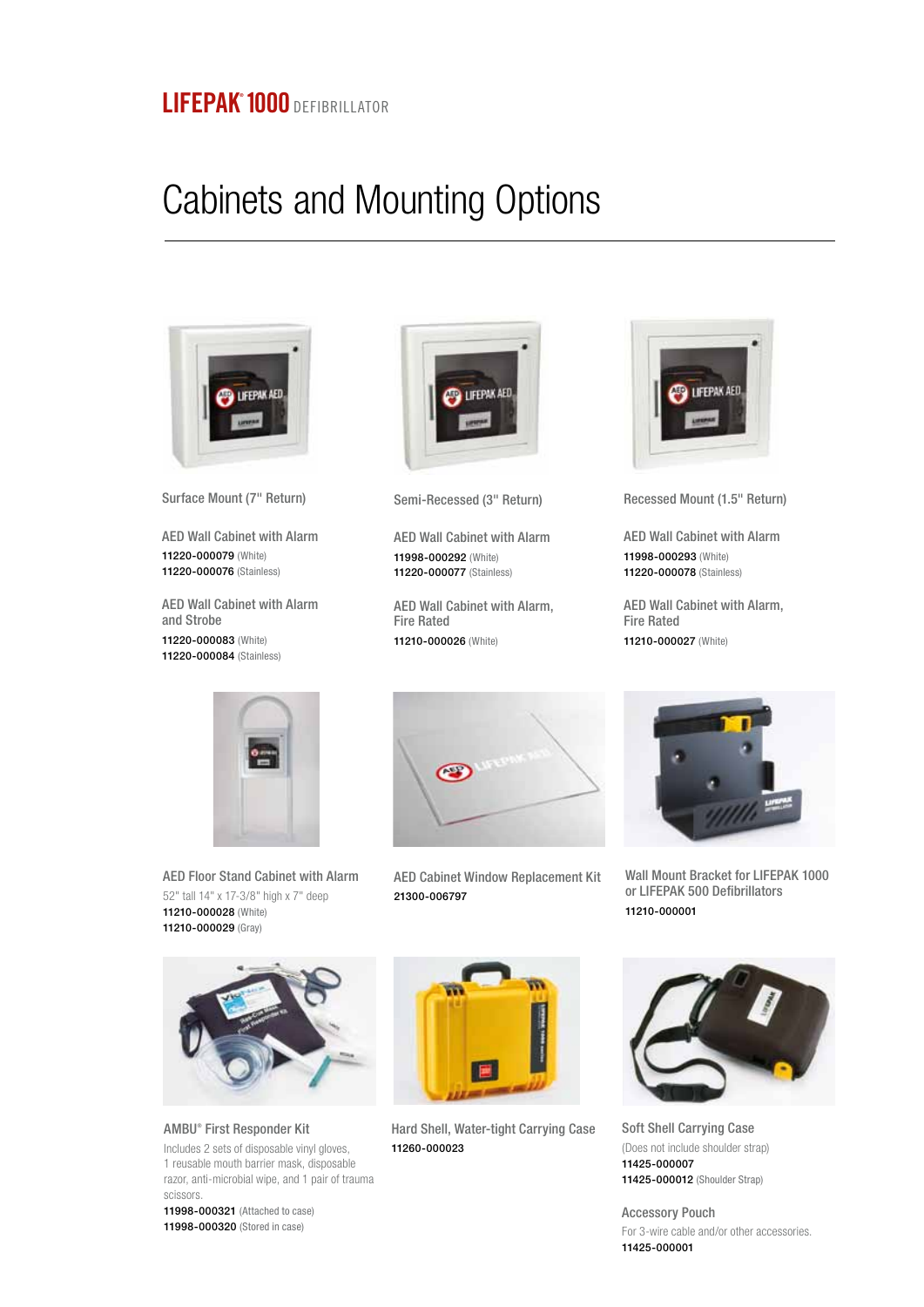**o** 

# AED Wall Signs / Literature



Tent AED Location Sign 11998-000332 (w/logo, 7" x 8")



Flat AED Location Sign 11998-000330 (w/logo, 8" x 10")



T-mount AED Location Sign 11998-000331 (w/logo, 8" x 10") 11998-000333 (w/o logo, 8" x 10")



Tent ILCOR Location Sign 11998-000329 (w/logo, 7" x 8")



Flat ILCOR Location Sign 11998-000327 (w/logo, 8" x 10")



T-mount ILCOR Location Sign 11998-000327 (w/logo, 8" x 10")

#### Literature

Operating Instructions

(without Rechargeable Battery) 26500-001964 (English) 26500-002100 (Intl English) 26500-002581 (Russian) 26500-002122 (Spanish) 26500-003188 (T. Chinese) 26500-002120 (French)

#### Operating Instructions

(with Rechargeable Battery) 26500-002586 (Croatian) 26500-002580 (Czech) 26500-002576 (Danish) 26500-002121 (Dutch) 26500-002577 (Finnish) 26500-003459 (French) 26500-002118 (German) 26500-002582 (Greek) 26500-002583 (Hebrew) 26500-002579 (Hungarian) 26500-002119 (Italian)

26500-003189 (Korean) 26500-002603 (Lithuanian) 26500-002578 (Norwegian) 26500-003199 (Persian) 26500-002124 (Polish) 26500-003197 (Romanian) 26500-003187 (S. Chinese) 26500-002584 (Slovak) 26500-002585 (Slovenian) 26500-003460 (Spanish) 26500-002123 (Swedish)

26500-003462 (T. Chinese) 26500-003190 (Thai) 26500-003191 (Turkish) 26500-002587 (Serbian) 26500-003048 (Japanese) 26500-003101 (Canadian) 26500-003185 (Brazilian Portuguese) 26500-002575 (Iberian Portuguese) 26500-003457 (English) 26500-003458 (International English) 26500-003461 (Russian)